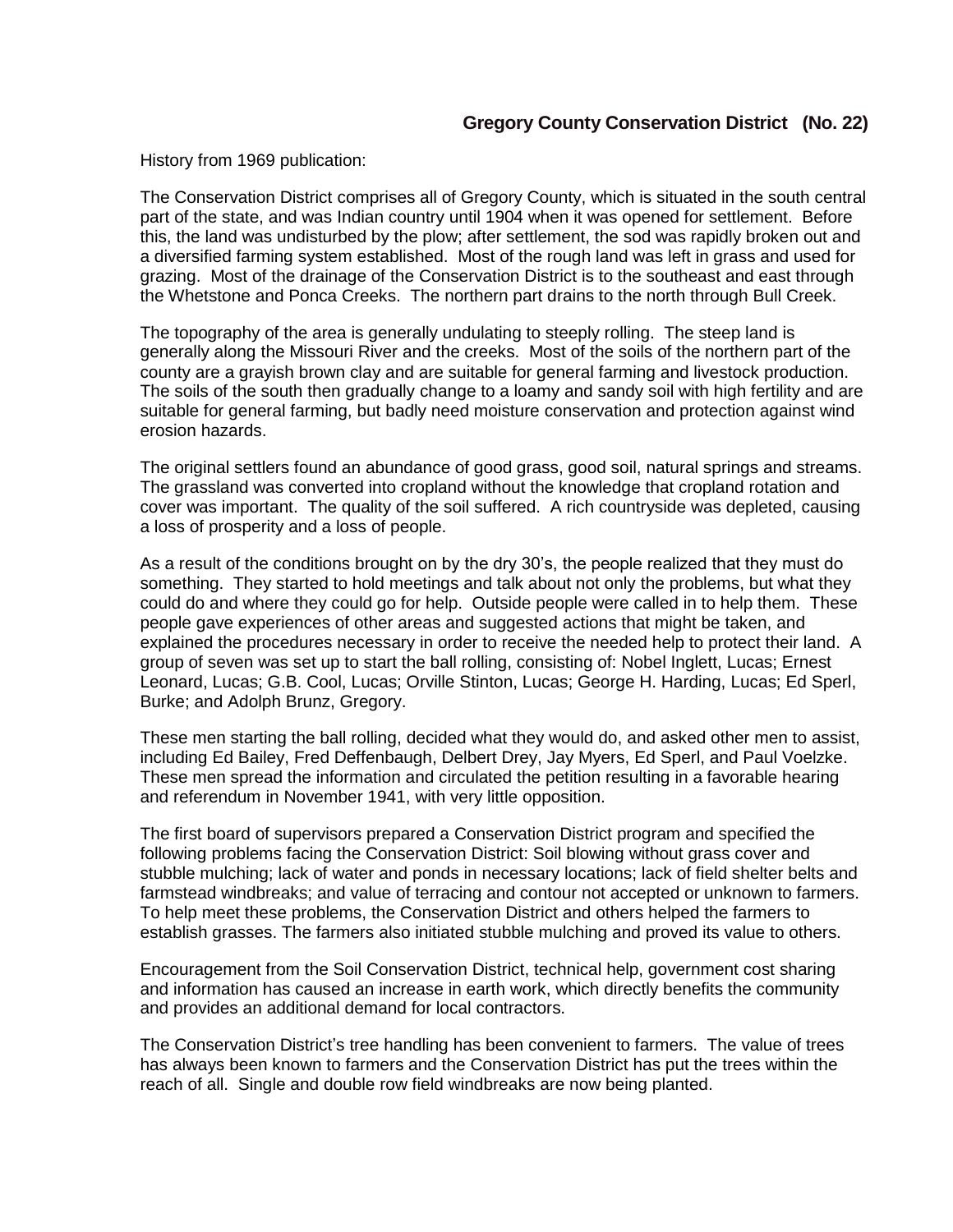Terracing is gaining acceptance more slowly than the obviously beneficial practices. However, experience shows that the benefits are great. The farmers using terraces are the best salesmen for the practice.The conservation practices established changed the landscape from broad, unprotected fields to stubble mulched, strip cropped, and rotated fields with more grass and legumes.

The original Gregory Soil and Water Conservation District covered 87,066 acres. In 1944, an addition of 360,436 acres was made. In 1947, the remaining 177,235 acres were included. It then covered the entire county.

The supervisors and Soil Conservation Service personal have been: 1941 board of supervisors – Noble Inglett, chairman; G.B. Cool, vice chairman; Ernest Leonard; Orville Stinton; George Harding; W.S. Rasmussen, secretary; and Leslie E. Johnson, Work Unit Conservationist.

1941-November 3<sup>rd</sup> – Beginning of Conservation District Referendum.

1942-Myron Barber was secretary.

1943-Purchased 700 trees for resale, Gully Control program launched.

1944-Ed Sperl and Adolph Brunz joined the board. Weed ring formed in Jones Twp. for creeping jenny control.

1945-Howard Brown acted as secretary. First tube in dam for flood control.

1946-Adolph Brunz became vice chair, Hagen Kalsey was secretary. First terraces installed. 1947-Craig Lerud was secretary. 7000 trees planted.

1948-J.S. Meyers and Fred Deffenbaugh became new members. 2400 acres contouring; 20 miles of terracing; 100 acres grass waterways

1949-Delbert Drey and Ed Bailey became new members; Adolph Brunz was elected chair, J.S. Meyers vice chair, Ray Rezac secretary. Mike Craig was Work Unit Conservationist.

1950-Gregory County held the State Terracing Contest in the fall of 1950.

1951-Wilmer Jones and Ray Gilbert became assistant supervisors.

1952-Ray McFayden and Lindgren became assistant supervisors. Mike Craig, WUC, left and Jessie Roberts was acting WUC.

1953-Dale Hanson became a supervisor and Fred Deffenbaugh an assistant supervisor.

1954-Wilmer Jones was made chairman.

1956-Harvey Glover became secretary

1957-Allan Kime, Harold Robertson, Andy Carlsen, and Paul Voelzke were interviewed as assistant supervisors. Delbert Drey was appointed treasurer. Ed Sperl joined the board as an assistant supervisor.

1958-Dale Hanson resigned from the board and Andy Carlsen took his place on the board. Adolph Brunz was appointed treasurer, Curley Haisch was made assistant supervisor. Howard Peterson came on the board as assistant supervisor.

1959-Allen Kime became a regular supervisor, filling the vacancy of Wilber Jones, deceased. 1960-Noel Spicknall was an assistant supervisor. Earl Zutz became the Work Unit

Conservationist. Ed Bailey was chairman. Jim Blackketter became secretary.

1961-Allen Kime was made vice chairman.

1962-Andy Carlsen was made vice chairman.

1963-Adolph Brunz, treasurer, was to receive \$50 a year salary.

1964-Shirley Armfield became the first full-time secretary.

1965-Robert Swenson became the new Work Unit Conservationist.

1966-Ed Artz became the Work Unit Conservationist. Berniece Pravecek became the second office secretary, replacing Shirley Armfield. Tom Strachen was hired by the Conservation District to publish the newsletter.

1967-Allen Kime was again appointed vice chairman.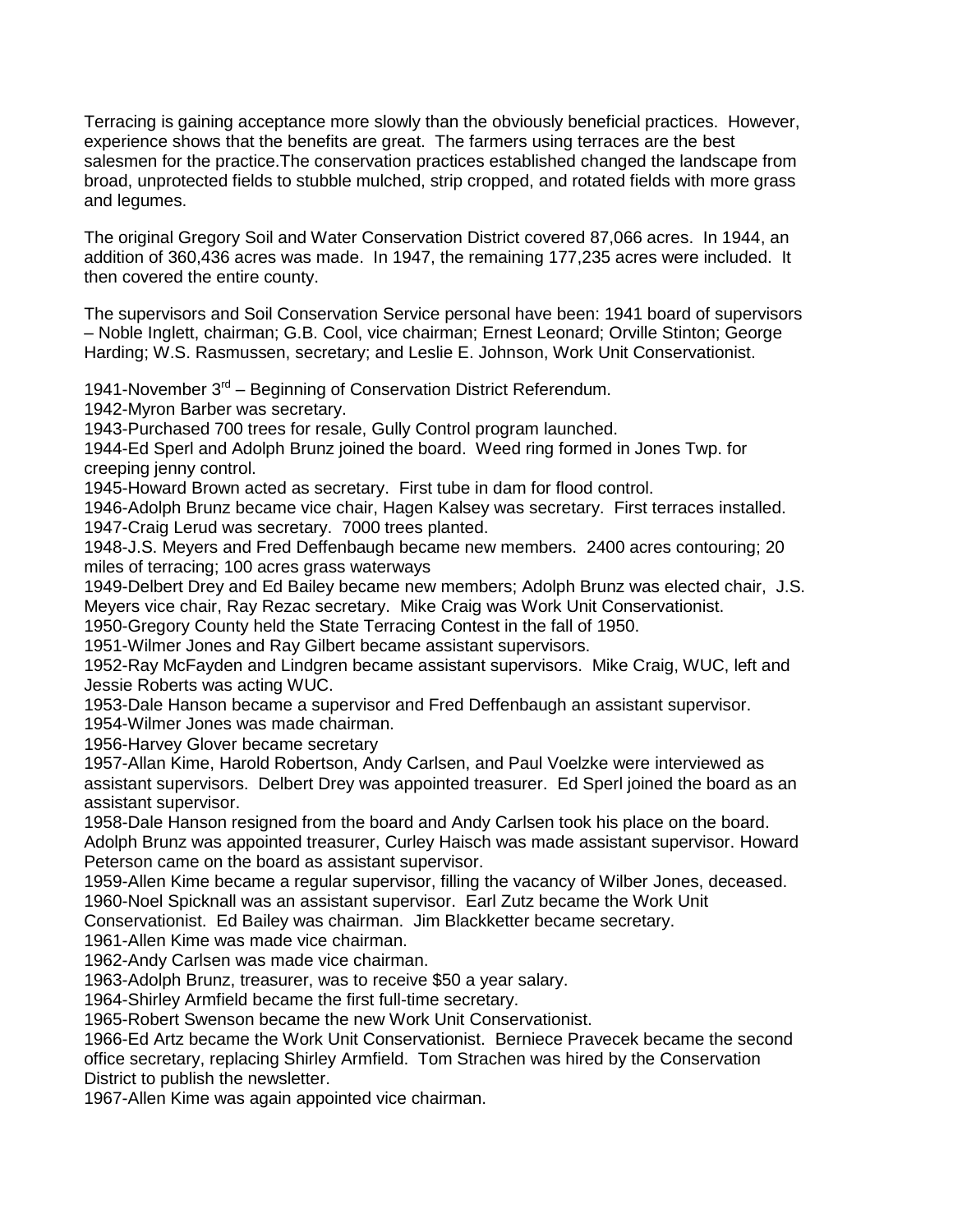1968-Norma Sperl & Karen King were the secretaries replacing Berniece Pravecek. 1969-The 1969 supervisors were: Earl Drey, Herrick, chairman; Jim Pochop, Gregory, vice chairman; Adolph Bruns, Gregory, treasurer; Paul Voelzke, Gregory; Hollis Haisch Bonesteel; assistant supervisors: Ed Bailey, Lucas; Claude Harrison, Lucas; Delbert Drey, Herrick; Andrew Carlson, Fairfax; Earl Widden, Bonesteel; and Leroy Lamp, Gregory, secretary (county agent).Sandra Odenbach was hired as administrative secretary. The Soil Conservation Service personnel were Ed Artz, Work Unit Conservationist, and Jerold Noelle, Technician.



Wind erosion in Gregory County ("before"& same farm "after" pictures)

Updated information provided in 2012:

1970-First newsletter published by the Gregory Times Advocate. 1<sup>st</sup> Fifth grade poster contest. Governor Farrar attended the Conservation picnic.

1971-Typewriter donated to the Conservation District by Burke State Bank. Fire at the Courthouse, the Conservation District lost some inventory.

1972-Purchased a new JD Tractor for \$3600.00. Delbert Drey, supervisor, collected a \$2400.00 donation toward this tractor. Sherry Kahler was hired as Conservation District secretary replacing Sandra Odenbach.

1973-Culverts purchased to sell to famers.

1974-New JD 14' drill bought by the Conservation District through revenue sharing funds. Dorothy Smizer was hired as Conservation District secretary replacing Sherry Kahler

1975-Richard Bailey of Dallas was hired as the first Conservation District manager. 50% of his wages were paid by the county and 50% were paid by a grant.

1976-226 acres of trees were planted. Soil Survey began in Gregory County. Richard Bailey was hired as Conservation District manager.

1977-Ernie Vomacka built a new tree planter. The Conservation District acquired a 4110 Ford Tractor through the Old West Regional Commission, of Yankton. Clean tree contest held. 170 acres of trees planted.

1978-Bought a new compressor for the tree cooler. Henry Kortmeyer was hired as the Conservation District manager. 126 acres of trees planted.

1979-Stubble mulch demonstration held. 170 acres of trees planted.

1980-Tour of RC&D projects. Kerry Stiner was hired as District Conservationist. 200 acres of trees planted.

1981-Soil Survey completed. 190 acres of trees planted.

1982-Purchased a Tye drill. 117 acres of trees planted.

1983-Purchased railroad property from Nile Purvis. 123 acres of trees planted.

1984-Roy Hasche was hired as the Conservation District manager. Received a congratulations letter from the Secretary of Ag for planting the most trees in the state. Planted 2 spruce trees at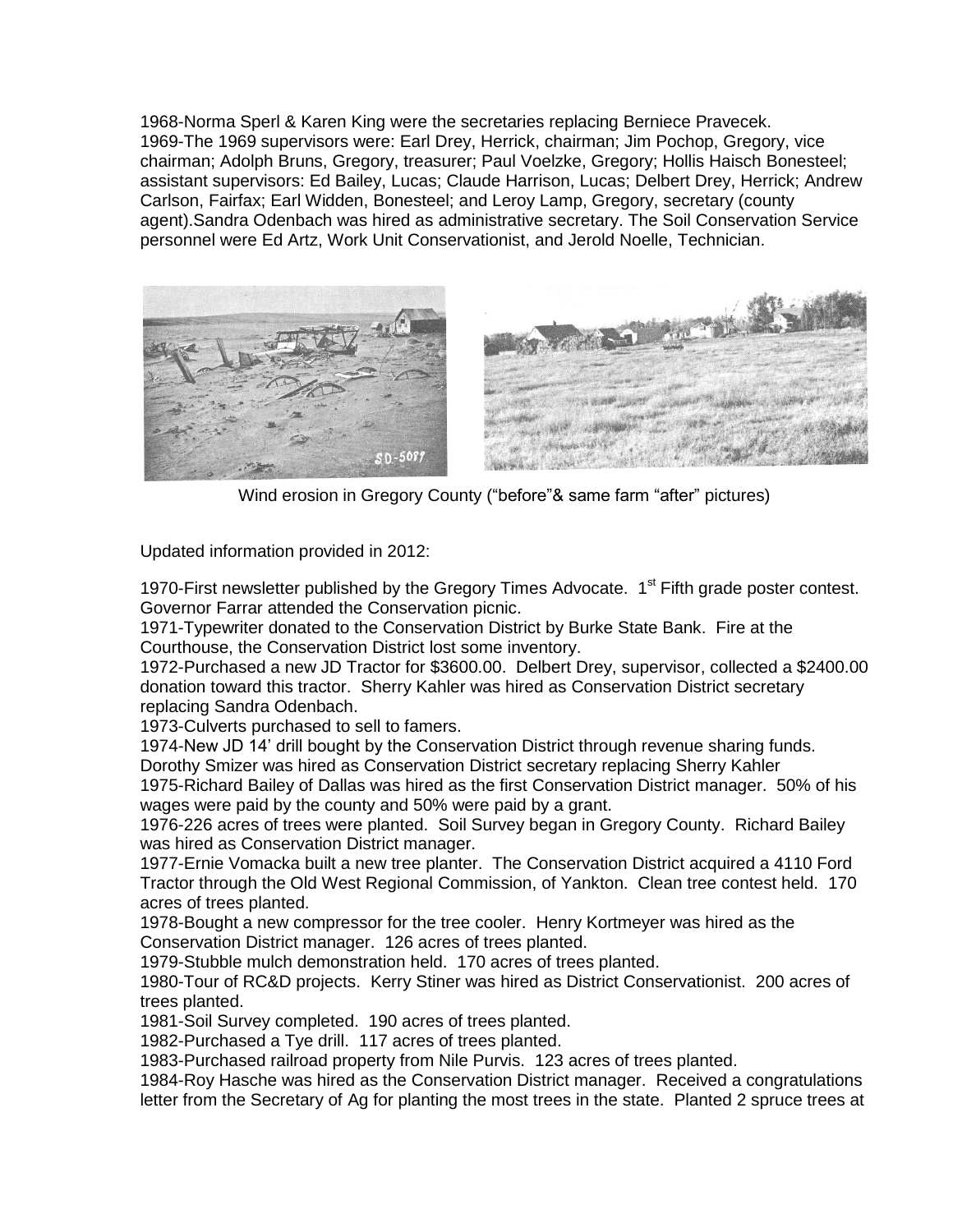the Burke City Park entrance to honor Fred Klein, Henry Kortmeyer, and Bob Hoar. 142 acres of trees planted.

1985-Soil Survey book distribution meeting held. 113 acres of trees planted.

1986-1<sup>st</sup>, 2<sup>nd</sup> and 3<sup>rd</sup> Conservation Reserve Program sign-ups. \$500 memorial given to the Conservation District by the family of Ed J. Sperl. 95 acres of trees planted.

1987-4<sup>th</sup> and 5<sup>th</sup> Conservation Reserve Program sign-ups. 91 acres of trees planted.

1988-6<sup>th</sup> and 7<sup>th</sup> Conservation Reserve Program sign-up The Conservation District office moves from the courthouse to the Masonic building on Main Street. 110 acres of trees planted.

1989-Assisted DW&NR with Sediment Survey on the Burke Lake Watershed.  $8<sup>th</sup>$  and  $9<sup>th</sup>$ Conservation Reserve Program sign-up. The Conservation District received a \$4000 SD

Wildlife Grant. Hosted the District 29 legislative meeting. 218 acres of trees planted.

1990-First phase of the Gregory wetland inventory completed. Conservation District purchased its first computer. Weed barrier fabric first used in the Conservation District. First Youth Range Day Camp held. 179 acres of trees planted.

1991-50<sup>th</sup> Anniversary Banquet held in conjunction with the awards banquet. 145 acres of trees planted.

1992-David Gnirk won the Area II Excellent in Grazing Management Award.

1993-No Wives Ranch won the State Izaak Walton Award. The Conservation District donated \$400 to the SDACD Endowment fund in honor of Andy Carlson for his 36 years as a supervisor and Curley Haisch for his 35 years as a supervisor.

1994-Dwayne Breyer, Rangeland Specialist, came to Burke to work on the Bootstraps Program. 119 acres of trees planted.

1995-The Governor proclaimed January 22, 1995 as "Appreciation Day" for Andrew Carlson's continued service of 37 years to the board and Curley Haisch's retirement from the board after 36 years. 50 acres of trees planted due to a very wet year, could only plant half of the trees planned.

1996-The Conservation District office moved from the Masonic building to the ASCS office. The Conservation District completed the Bootstraps Grant. The Bull Creek, Ponca Creek and Range & Wildlife Grants are all in process. 160 acres of trees planted.

1997-185 acres of trees planted.

1998-Ted Braun was hired as the Conservation District manager replacing Roy Hasche. 170 acres of trees planted.

1999-The Conservation District purchased a new computer.

2000-114 acres of trees were planted.

2001-Built a new tree shed and cooler. Planted a tree test plot that consists of 29 different species of trees and shrub. The plot is located by the gate at the Gregory County Landfill. Dorothy Smizer retires after 28 years as Conservation District secretary. TinaSchonebaum was hired as Conservation District secretary. 240 acres of trees planted and 72 miles of fabric laid. 2002-Co-sponsored the Tri-County Ranchers Workshop. 309 acres of trees planted and 119 miles of fabric laid.

2003-Richard Rubel of Dallas was elected as Prairie Area Director for the SDACD. He is also a supervisor for the Gregory County CD. 196 acres of trees planted.

2004-Conservation District held a small sprayer calibration workshop. 113 acres of trees planted and 175,882 ft. of fabric laid.

2005-Conservation District started a \$1000 Scholarship. 119 acres of trees planted and 144,000 ft. of fabric laid.

2006-109 acres of tree planted and 239,000 ft. of